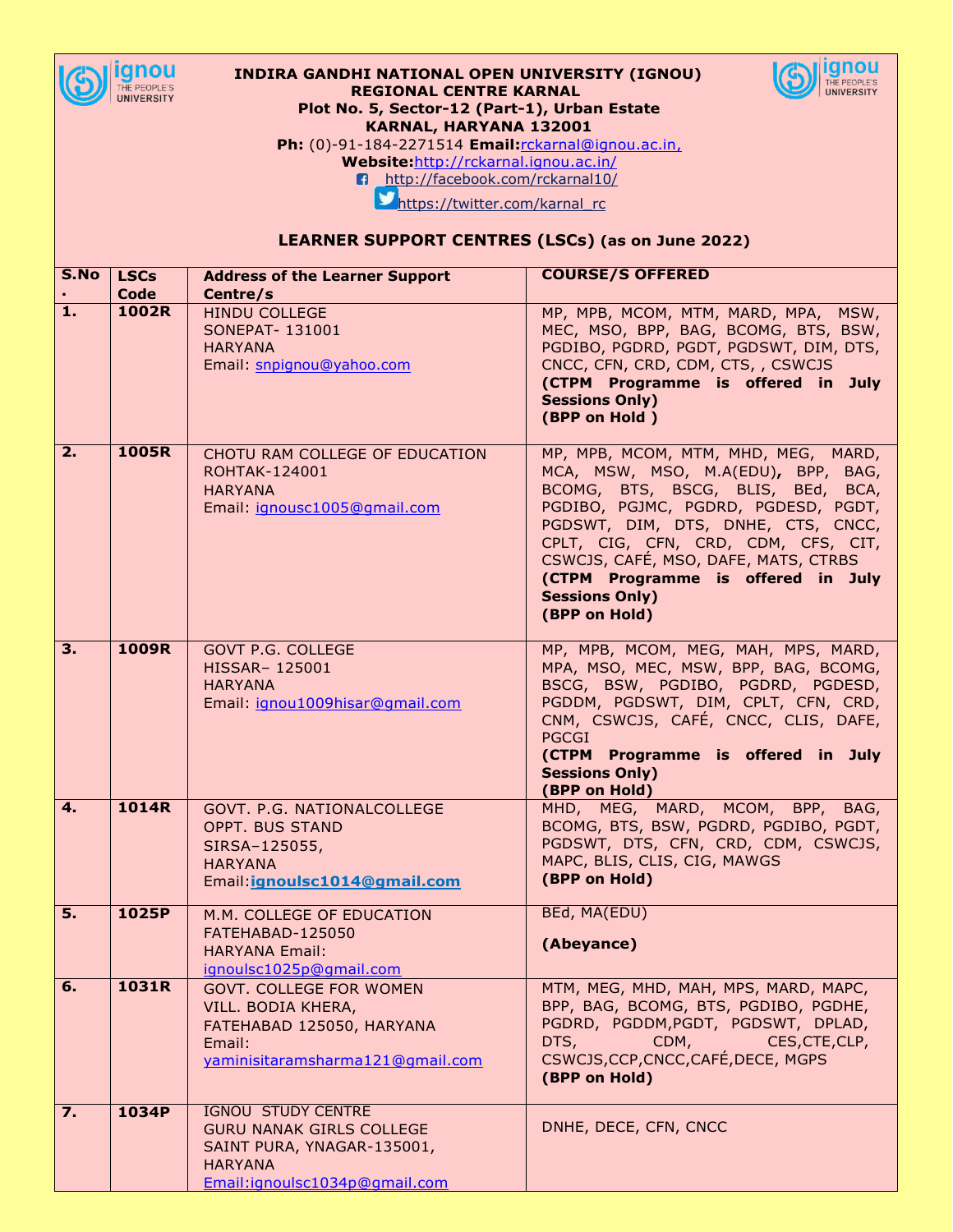| $\overline{\mathbf{8}}$ . | 1039P        | DEPTT. OF DIARY TECHNOLOGY                                         | <b>DDT</b>                                                     |
|---------------------------|--------------|--------------------------------------------------------------------|----------------------------------------------------------------|
|                           |              | NATIONAL DAIRY RESEARCH INSTITUTE                                  |                                                                |
|                           |              | (NDRI), KARNAL-132001, HARYANA                                     | (Offered Only for JULY SESSION)<br>(Under process of Abeyance) |
| 9.                        | 1047P        | DEPTT. OF DAIRY MICROBIOLOGY                                       | <b>PGDFSQM</b>                                                 |
|                           |              | NATIONAL DAIRY RESEARCH INSTITUTE<br>(NDRI), KARNAL-132001 HARYANA |                                                                |
|                           |              |                                                                    | (Offered ONLY FOR JULY SESSION)<br>(Under process of Abeyance) |
| 10.                       | 1051P        | NATIONAL COLLEGE OF EDUCATION                                      |                                                                |
|                           |              | SES PARISAR, B-BLOCK,<br>NEAR DURGA MANDIR,                        | <b>BEd</b>                                                     |
|                           |              | SIRSA-125055, HARYANA                                              |                                                                |
|                           |              | Email: ncesirsa@yahoo.co.in                                        |                                                                |
| 11.                       | 1052P        | JCD PG COLLEGE OF EDUCATION                                        | MED, BED, PGCAE, CIG                                           |
|                           |              | SIRSA-125055, HARYANA<br>Email: rameshsharmasirsa@gmail.com        |                                                                |
|                           |              |                                                                    | (ABEYANCE)                                                     |
| $\overline{12}$ .         | 1053J        | <b>IGNOU STUDY CENTRE</b>                                          | BPP, BAG, BCOMG                                                |
|                           |              | COORDINATOR/SUPDT<br><b>DISTT JAIL KAITHAL</b>                     |                                                                |
|                           |              | <b>KAITHAL ROAD</b>                                                | (BPP on Hold)                                                  |
|                           |              | KARNAL-132001, HARYANA<br>Email: supdtkrl.jail@hry.nic.in          | (FOR JAIL INMATES ONLY)                                        |
| 13.                       | 1054P        | SHRI JAIRAM MAHILA COLLEGE OF                                      |                                                                |
|                           |              | EDUCATION RESEARCH & DEVELOPMENT,                                  | <b>BEd</b>                                                     |
|                           |              | LOHAR MAJRA, KURUKSHETRA-132118<br>Email: nagpalrajni13@gmail.com  | (ABEYANCE)                                                     |
| 14.                       | 1055P        | SANT NISCHAL SINGH COLLEGE OF                                      |                                                                |
|                           |              | EDUCATION FOR WOMEN,                                               | <b>BEd, PGCAE</b>                                              |
|                           |              | SANTPURA YAMUNA NAGAR-135001<br><b>HARYANA</b>                     | (ABEYANCE)                                                     |
|                           |              | Email: ignoulsc1055@gmail.com                                      |                                                                |
| 15.                       | 1057J        | <b>IGNOU STUDY CENTRE</b>                                          |                                                                |
|                           |              | COORDINATOR/SUPDT<br>DISTT. JAIL SIRSA                             | MEG, MHD, MPS, MPA, MAH, BAG, BCOMG,<br><b>BPP</b>             |
|                           |              | SIRSA, HARYANA                                                     | (BPP on Hold)                                                  |
|                           |              | Email: supdtsrs.jail@hry.nic.in                                    |                                                                |
| 16.                       | 1059R        | I.B. POST GRADUATE COLLEGE,                                        | (FOR JAIL INMATES ONLY)<br>MCOM, MEG, MPA, MPB, MPS, MSO, MHD, |
|                           |              | G.T. ROAD,                                                         | MP, MTM, BPP, BAG, BCOMG BTS, PGDIBO,                          |
|                           |              | PANIPAT-132103, HARYANA                                            | <b>DIM</b>                                                     |
|                           |              | Email:: ignoulsc1059@gmail.com                                     | (ABEYANCE)                                                     |
| 17.                       | <b>1062J</b> | <b>IGNOU STUDY CENTRE</b>                                          |                                                                |
|                           |              | COORDINATOR/SUPDT                                                  | BPP, BAG                                                       |
|                           |              | DISTT. JAIL KURUKSHETRA                                            | (BPP on Hold)                                                  |
|                           |              | PIPLI ROAD, KURUKSHETYRA-136118,<br>HARYANA,                       | (FOR JAIL INMATES ONLY)                                        |
|                           |              | Email: supdtkrk.jail@hry.nic.in                                    |                                                                |
| 18.                       | 1064P        | BUDDHA COLLEGE OF EDUCATION                                        | BEd, PGDEMA, PGCAE, CIG, CPVE, PGDSLM                          |
|                           |              | INDRI ROAD, RAMBHA,<br>KARNAL, HARYANA                             |                                                                |
|                           |              | Email: jgnoulsc1064p@gmail.com                                     |                                                                |
| 19.                       | 1065J        | <b>IGNOU STUDY CENTRE</b>                                          | BPP, BAG,                                                      |
|                           |              | COORDINATOR/SUPDT<br><b>DISTT JAIL BHIWANI</b>                     | (BPP on Hold)                                                  |
|                           |              | BHIWANI-127121, HARYANA                                            |                                                                |
|                           |              | Email: supdtbhw.jail@hry.nic.in                                    | (FOR JAIL INMATES ONLY)                                        |
| 20.                       | 1067J        | <b>IGNOU STUDY CENTRE</b>                                          |                                                                |
|                           |              | COORDINATOR/SUPDT<br>DISTT JAIL YAMUNA NAGAR,                      | MAH, BPP, BAG, CFN, CNCC                                       |
|                           |              | YAMUNA NAGAR-135003, HARYANA                                       | (BPP on Hold)                                                  |
|                           |              | Email: supdtjagadhari.jail@hry.nic.in                              | (FOR JAIL INMATES ONLY)                                        |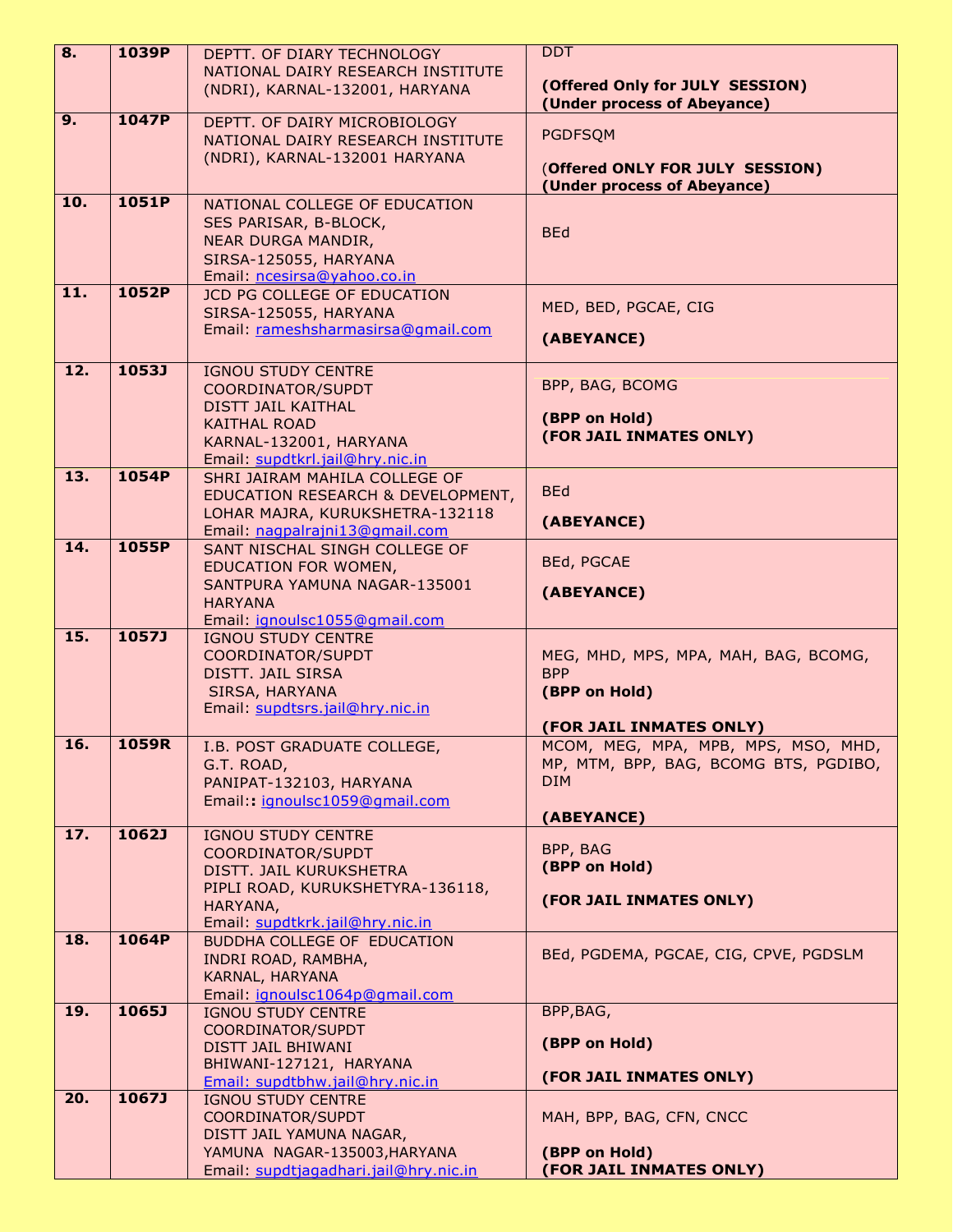| 21.               | 1068J        | <b>IGNOU STUDY CENTRE</b>                                            |                                                                 |
|-------------------|--------------|----------------------------------------------------------------------|-----------------------------------------------------------------|
|                   |              | COORDINATOR/SUPDT                                                    | BPP, BAG,                                                       |
|                   |              | <b>CENTRAL JAIL HISSAR-1</b>                                         | (BPP on Hold)                                                   |
|                   |              | HISSAR-125001, HARYANA                                               |                                                                 |
|                   |              | Email: supdthsr.jail@hry.nic.in                                      | (FOR JAIL INMATES ONLY)                                         |
| 22.               | 1069R        | <b>JEEVANCHANANMAHILAMAHAVIDYALAYA</b>                               |                                                                 |
|                   |              | KAITHAL BYE PASS ROAD,                                               | BPP, BAG, BCOMG, CLTA                                           |
|                   |              | ASSANDH DISTT KARNAL-132029,                                         | (BPP on Hold)                                                   |
|                   |              | <b>HARYANA</b>                                                       |                                                                 |
|                   |              | Email: jgnoulsc1069@gmail.com                                        |                                                                 |
|                   |              |                                                                      |                                                                 |
| $\overline{23}$ . | 1070R        | RAJIV GANDHI MAHAVIDYALAYA                                           |                                                                 |
|                   |              | NH-17, JIND NARWANA ROAD                                             | PGDRD, CRD, CDM, PGDUPDL, MSO, BPP, BAG,                        |
|                   |              | <b>UCHANA DISTT JIND</b>                                             | (BPP on Hold)                                                   |
|                   |              | <b>HARYANA-126115</b>                                                | (BAG on Hold)                                                   |
|                   |              | Email: ignoulsc1070@gmail.com                                        |                                                                 |
| 24.               | 1071J        | <b>IGNOU STUDY CENTRE</b>                                            | BPP, BAG                                                        |
|                   |              | COORDINATOR/SUPDT                                                    |                                                                 |
|                   |              | <b>DISTT JAIL JIND</b>                                               | (BPP on Hold)                                                   |
|                   |              | JIND-126102, HARYANA                                                 |                                                                 |
|                   |              | Email: supdtjnd.jail@hry.nic.in                                      | (FOR JAIL INMATES ONLY)                                         |
| 25.               | 1072J        | <b>IGNOU STUDY CENTRE</b>                                            |                                                                 |
|                   |              | COORDINATOR/SUPDT                                                    | BPP, BAG, BCOMG                                                 |
|                   |              | DISTT JAIL SONEPAT                                                   |                                                                 |
|                   |              | SONEPAT-131001 HARYANA                                               | (BPP on Hold)                                                   |
|                   |              | EMAIL: supdtsnp.jail@hry.nic.in                                      | (FOR JAIL INMATES ONLY)                                         |
| 26.               | 1073J        | <b>IGNOU STUDY CENTRE</b>                                            |                                                                 |
|                   |              | COORDINATOR/SUPDT                                                    | BPP, BAG                                                        |
|                   |              | <b>CENTRAL JAIL HISSAR-2</b>                                         | (BPP on Hold)                                                   |
|                   |              | RAJGARDH ROAD, HISSAR-125001<br>Email: supdtjvnlhsr.jail@hry.nic.in  |                                                                 |
|                   |              |                                                                      | (FOR JAIL INMATES ONLY)                                         |
| $\overline{27}$ . | 1074J        | <b>IGNOU STUDY CENTRE</b>                                            | <b>BPP, BAG</b>                                                 |
|                   |              | COORDINATOR/SUPDT<br><b>DISTT JAIL ROHTAK</b>                        | (BPP on Hold)                                                   |
|                   |              | <b>VILLAGE SUNARIA</b>                                               |                                                                 |
|                   |              | DISTT ROHTAK-124001,                                                 | (FOR JAIL INMATES ONLY)                                         |
|                   |              | Email: supdtroh.jail@hry.nic.in                                      |                                                                 |
| 28.               | 1075R        | <b>GURU NANAKKHALSA COLLEGE</b>                                      | MCA, MCOM, MEG, MSO, MHD, BAG, BCOMG,                           |
|                   |              | RAILWAY ROAD KARNAL132001 HARYANA                                    | BCA, PGDIPR, PGDSS, PGDAW, PGDEOH, BPP,<br>CIT, CES, CFL, PGCCC |
|                   |              | Email: ignoulsc1075@gmail.com                                        |                                                                 |
|                   |              |                                                                      | (BPP on Hold)                                                   |
|                   |              |                                                                      |                                                                 |
| 29.               | 1076J        | <b>IGNOU STUDY CENTRE</b><br>COORDINATOR/SUPDT                       | <b>BPP, BAG, BCOMG</b>                                          |
|                   |              | DISTT JAIL KAITHAL                                                   | (BPP on Hold)                                                   |
|                   |              | KAITHAL-136042, HARYANA                                              | (FOR JAIL INMATES ONLY)                                         |
|                   |              | Email: supdtktl.jail@hry.nic.in                                      |                                                                 |
| 30.               | 1077J        | <b>IGNOU STUDY CENTRE</b>                                            |                                                                 |
|                   |              | COORDINATOR/SUPDT                                                    | BPP, BAG                                                        |
|                   |              | DISTT JAIL NARNAUL                                                   |                                                                 |
|                   |              | MOHINDERGARDH-123029 Haryana                                         | (BPP on Hold)                                                   |
|                   |              | Email: supdtnrl.jail@hry.nic.in<br><b>IGNOU SPECIAL STUDY CENRRE</b> | (FOR JAIL INMATES ONLY)                                         |
| 31.               | <b>1078S</b> | SUNRISE COLLEGE OF EDUCATION                                         | BPP, BAG<br>(BPP on Hold)                                       |
|                   |              | <b>SECTOR-59 TDI CITY</b>                                            |                                                                 |
|                   |              | KUNDALI NANGAL KALAN                                                 |                                                                 |
|                   |              | SONEPAT HARYANA 131010                                               |                                                                 |
|                   |              | Email: sunrisetdi@gmail.com                                          |                                                                 |
|                   | 1079R        | <b>GDC MEMORIAL COLLEGE</b>                                          |                                                                 |
| 32.               |              |                                                                      |                                                                 |
|                   |              | <b>VILLAGE BAHAL</b>                                                 | BPP, BAG, BCOMG                                                 |
|                   |              | DISTT. BHIWANI<br><b>HARYANA-127028</b>                              | (BPP on Hold)                                                   |